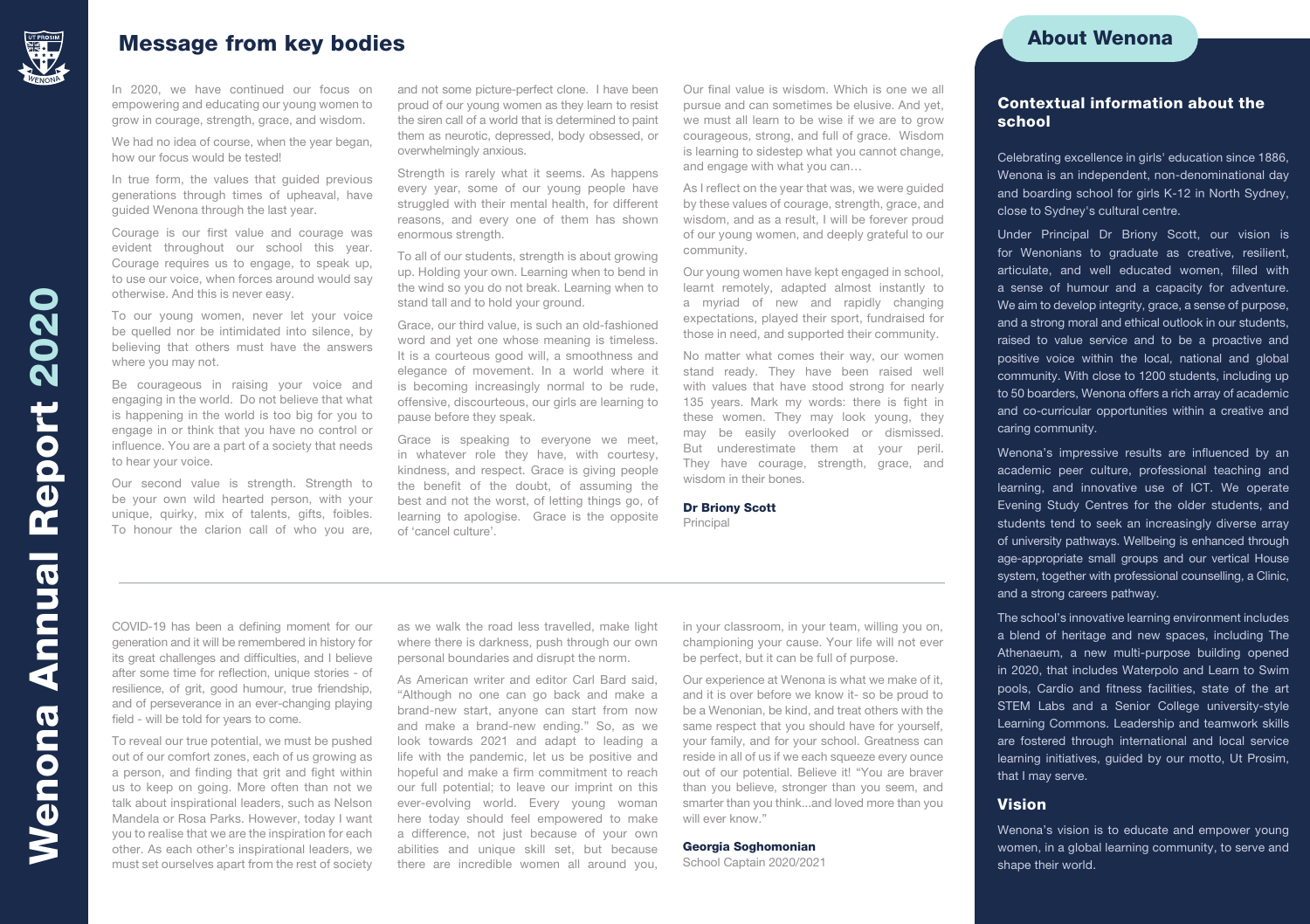# Results in HSC

Combined Band 5 and 6 HSC Results in comparison to the state:

| <b>Subject</b>               | Wenona (%) State (%) |       |
|------------------------------|----------------------|-------|
| <b>Ancient History</b>       | 76.91                | 33.06 |
| Biology                      | 67.5                 | 30.54 |
| <b>Business Studies</b>      | 93.01                | 34.91 |
| Chemistry                    | 59.08                | 42.86 |
| <b>Chinese Continuers</b>    | 100                  | 75.93 |
| Design & Tech                | 76.91                | 47.19 |
| Drama                        | 100                  | 47.16 |
| E & E Science                | 87.5                 | 29.37 |
| Economics                    | 86.66                | 51.3  |
| <b>Engineering Studies</b>   | 33.33                | 33.5  |
| EAL/D                        | 80                   | 25.89 |
| <b>English Standard</b>      | 33.33                | 11.49 |
| <b>English Advanced</b>      | 90.47                | 63.31 |
| English Ext 1                | 96.16                | 92.54 |
| English Ext 2                | 85.7                 | 82.4  |
| <b>French Continuers</b>     | 73.33                | 63.57 |
| <b>French Extension</b>      | 100                  | 81.19 |
| Geography                    | 84.6                 | 41.5  |
| <b>Legal Studies</b>         | 95                   | 39.4  |
| <b>Maths Standard</b>        | 61.53                | 24.5  |
| <b>Mathematics Advanced</b>  | 73.75                | 52.46 |
| Maths Ext 1                  | 93.01                | 74.25 |
| Maths Ext 2                  | 100                  | 83.86 |
| <b>Modern History</b>        | 88.23                | 37.13 |
| <b>History Extension</b>     | 100                  | 76.06 |
| Music 1                      | 100                  | 64.06 |
| Music 2                      | 100                  | 87.78 |
| <b>Music Extension</b>       | 100                  | 97.25 |
| <b>PDHPE</b>                 | 85.71                | 34.19 |
| <b>Physics</b>               | 50                   | 40.36 |
| <b>Science Extension</b>     | 88.88                | 73.72 |
| <b>Spanish Continuers</b>    | 40                   | 51.21 |
| <b>Spanish Extension</b>     | 100                  | 98.11 |
| <b>Studies of Religion</b>   | 100                  | 43.71 |
| <b>Textiles &amp; Design</b> | 100                  | 56.62 |
| <b>Visual Arts</b>           | 96.7                 | 64.73 |

#### Distinguished achievers

74% of students achieved a mark of 90 or above in one or more subject

## ATAR

61% - Percentage of students above 90 35% - Percentage of students above 95



# Student outcomes in NAPLAN

The National Assessment Program - Literacy and Numeracy (NAPLAN) was cancelled in 2020 due to the COVID-19 pandemic.

## Record of School Achievement

All students in Year 10 achieved a Record of School Achievement (ROSA).

## School promotion of respect and responsibility

Policies for student management include the Student Code of Behaviour which is reinforced through Wellbeing Groups and each of the Assemblies within the Junior School, Middle School, Upper School and Senior College. Implicit in all Wellbeing programs and presentations is the fostering of a culture that supports and nurtures students towards respect for self and others. In addition, Assemblies promote personal integrity, responsibility, compassion and appropriate conduct, as well as reinforcing our student values: courage, strength, grace and wisdom.

# Student attendance rates

| Year<br>Level  | Average<br><b>Days Absent</b> | Average<br><b>Attendance</b> |
|----------------|-------------------------------|------------------------------|
| $\overline{0}$ | 6.13                          | 96.54%                       |
| 1              | 9.21                          | 94.80%                       |
| $\overline{2}$ | 9.52                          | 93.97%                       |
| 3              | 7.62                          | 95.52%                       |
| $\overline{4}$ | 7.98                          | 95.37%                       |
| 5              | 7.67                          | 95.67%                       |
| 6              | 9.33                          | 94.65%                       |
| $\overline{7}$ | 9.45                          | 94.54%                       |
| 8              | 9.26                          | 94.25%                       |
| 9              | 12.73                         | 92.76%                       |
| 10             | 11.55                         | 93.43%                       |
| 11             | 13.89                         | 91.81%                       |
| 12             | 5.36                          | 95.21%                       |

# Post school destinations

| University of Sydney                     |                                         | 37                      |  |
|------------------------------------------|-----------------------------------------|-------------------------|--|
| $\bullet$                                | <b>Australian National University</b>   | 31                      |  |
| $\bullet$                                | University of Technology Sydney         | 22                      |  |
| $\bullet$                                | University of New South Wales           | 9                       |  |
| <b>Macquarie University</b><br>$\bullet$ |                                         | $\overline{7}$          |  |
| $\bullet$                                | The University of Notre Dame            | 5                       |  |
| <b>Charles Sturt</b><br>$\bullet$        |                                         | $\overline{\mathbf{4}}$ |  |
| $\bullet$<br>University of Queensland    |                                         | 4                       |  |
| $\bullet$                                | The University of Melbourne             | 3                       |  |
| $\bullet$                                | Royal Melbourne Institute of Technology | 3                       |  |
| $\bullet$                                | University of New England               | 3                       |  |
| $\bullet$                                | <b>Australian Catholic University</b>   | $\overline{2}$          |  |
| <b>Tafe NSW</b><br>$\bullet$             |                                         | $\mathfrak{p}$          |  |
| $\bullet$<br><b>Torrens University</b>   |                                         | $\overline{2}$          |  |
| $\bullet$<br>University of Newcastle     |                                         | $\overline{2}$          |  |
| University of Wollongong<br>$\bullet$    |                                         | $\overline{2}$          |  |
| $\bullet$<br><b>NIDA</b>                 |                                         | $\mathfrak{p}$          |  |
| $\bullet$<br><b>ICMS</b>                 |                                         | 1                       |  |
| $\bullet$<br><b>Monash University</b>    |                                         | 1                       |  |
| $\bullet$<br>University of Tasmania      |                                         | 1                       |  |
| $\bullet$<br>James Cook Univeristy       |                                         | 1                       |  |
| $\bullet$<br><b>WAAPA</b>                |                                         | 1                       |  |
|                                          | Queensland University of Technology     | 1                       |  |

## Qualification attainment

2.8% of students undertaking vocational or trade training.

100% of students in Year 12 attaining Year 12 certificate or equivalent VET qualification.

# Retention

92.5% of Year 10 students in 2018 were retained through to Year 12 in 2020.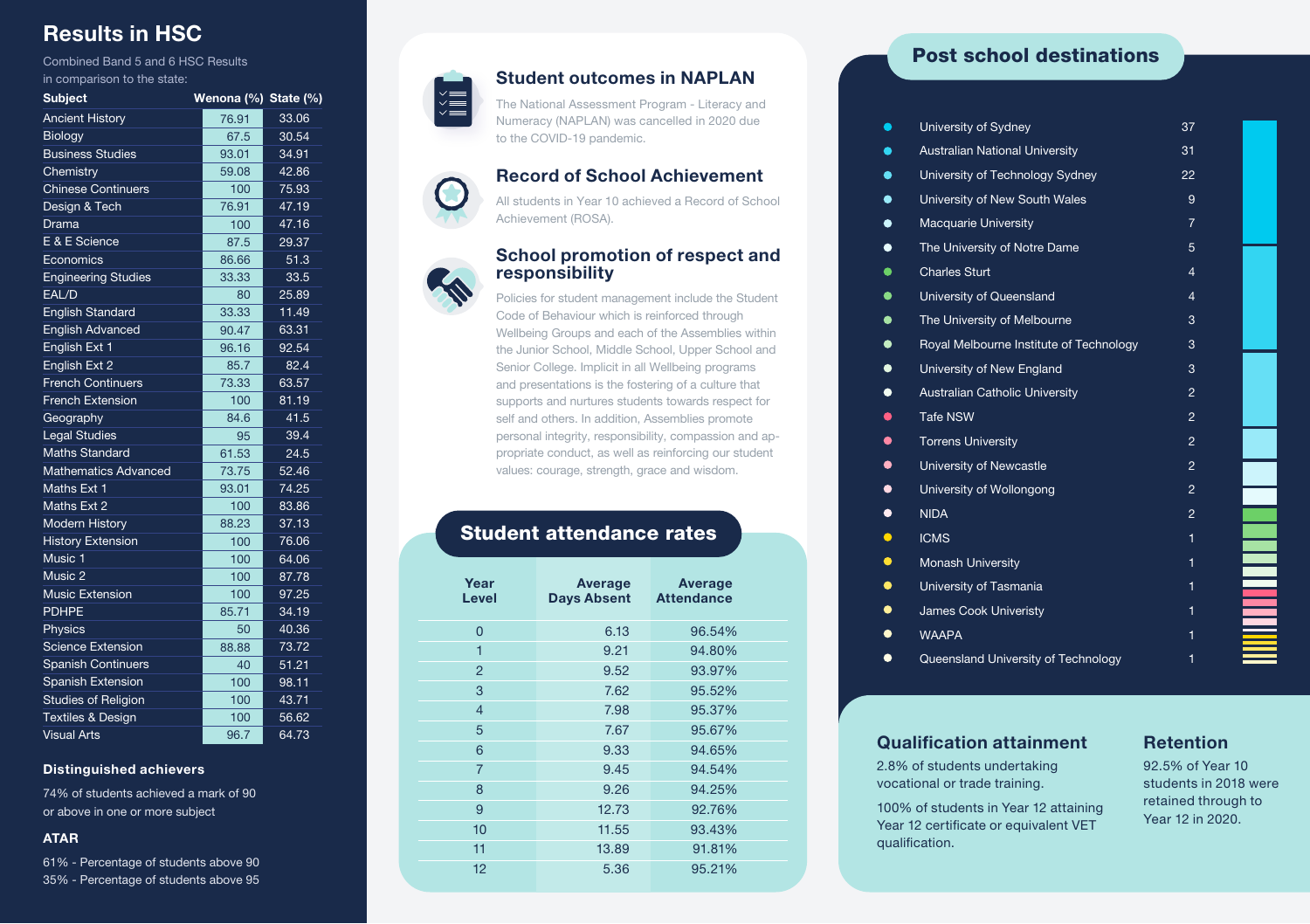

\*Workforce composition comprises all full time, part time and casual staff, including coaching and peripatetic staff (e.g. music tutors and sports coaches). ^Composition of females/males based on Support and Teaching staff only, excluding coaching and peripatetic staff (e.g. music tutors and sports coaches). ~Composition of employment type based on full time, part time and casual staff, excluding music tutors and sports coaches

# Summary of professional learning

At Wenona we see the professional development of all staff as pivotal to the education, wellbeing and learning of our students. Our annual publication, Upon Reflection, explores the professional learning journeys of our staff - wenona.nsw.edu.au/wenona/publications



Throughout 2020, 83 staff undertook 193 professional development sessions and courses.



The COVID-19 pandemic impacted on professional learning across NSW in 2020 due to restrictions and safety protocols.

# Details of Teaching Staff



123.79 – Full-time equivalent (FTE) teachers with Australian or AEI-NOOSR teaching qualifications.

0 – FTE teachers without formal teaching qualifications.

# Satisfaction Data

## School satisfaction 2020 – overall

In 2020, Year 12 parents and students participated in surveys and provided views on such areas as academic performance, student wellbeing, extra-curricular and co-curricular activities, sport, communications, reputation and facilities.

## Expectations met or exceeded

## Year 12 Parents **Comparent Prear 12 Students**

| Location - availability of reliable<br>and safe transportation | 100% | Academic standards                                             | 97%        |
|----------------------------------------------------------------|------|----------------------------------------------------------------|------------|
| A leading independent school<br>in NSW                         | 98%  | Location - availability of reliable<br>and safe transportation | 95%        |
| Quality of Wenona students                                     | 96%  | A leading independent<br>school in NSW                         | 93%        |
| Size of the student population                                 | 96%  | Quality of teaching                                            | 92%        |
| Academic standards                                             | 94%  | Balanced challenging education                                 | 92%        |
| Balanced challenging education                                 | 93%  | Size of the student population                                 | 90%        |
| Quality of teaching                                            | 92%  | Quality of Wenona students                                     | 85%        |
| Range of different subjects                                    | 92%  | Focus on student wellbeing                                     | 80%        |
| School leadership                                              | 87%  | School leadership                                              | <b>78%</b> |
| Focus on student wellbeing                                     | 81%  | Range of different subjects                                    | <b>78%</b> |

# Most valued aspects



# ■ Year 12 Parents ● Year 12 Students

| <b>Friendships made</b>       |  |
|-------------------------------|--|
| <b>Quality of education</b>   |  |
| <b>Great teaching staff</b>   |  |
| The school community          |  |
| <b>Opportunities provided</b> |  |